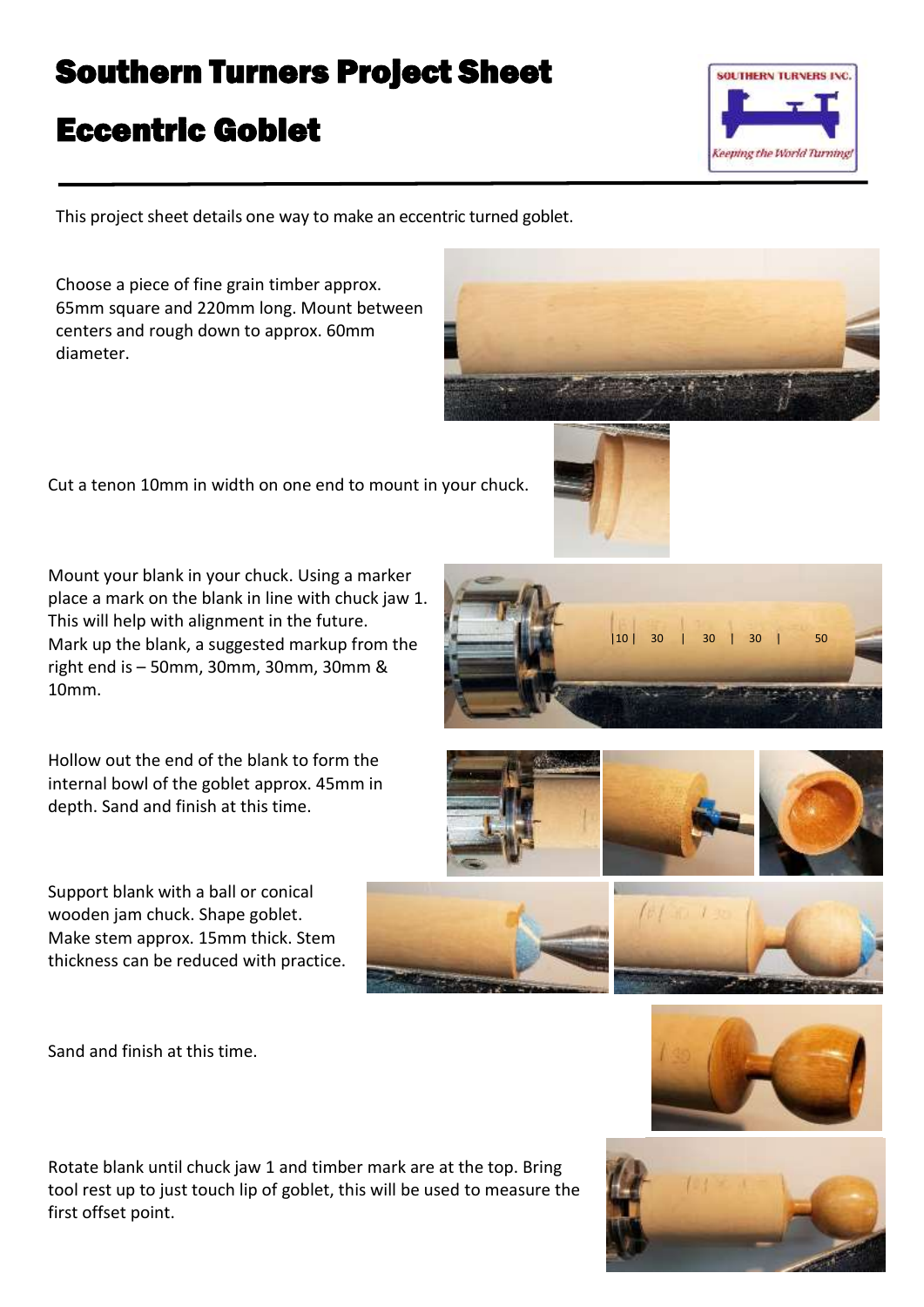Gently slightly loosen chuck until blank will just move. Move the goblet lip 10mm away from the tool rest. Tighten chuck. Check that blank is still flush against chuck jaw 4.

Hand rotate goblet to make sure it is clear of the tool rest. Turn the next section down to round. Shape stem and offset join, a good tool to use is approx. 8mm fingernail grind sharp spindle gouge.

Sand and finish at this time.

Loosen chuck and reseat blank flush to the chuck. Rotate chuck until chuck jaw 3 is at the top. (Opposite to previous jaw 1)

Bring up tool rest to lip of goblet.

Loosen chuck and move goblet lip 10mm away from tool rest. (This is 180 deg from the previous offset movement)

Repeat previous process and then sand and finish at this time.

Loosen chuck and reseat goblet flush to chuck jaws. Shape goblet base and using a parting tool undercut the base, leaving approx. 15mm.

Support goblet cup with tailstock. Sand and finish. Part off to complete.